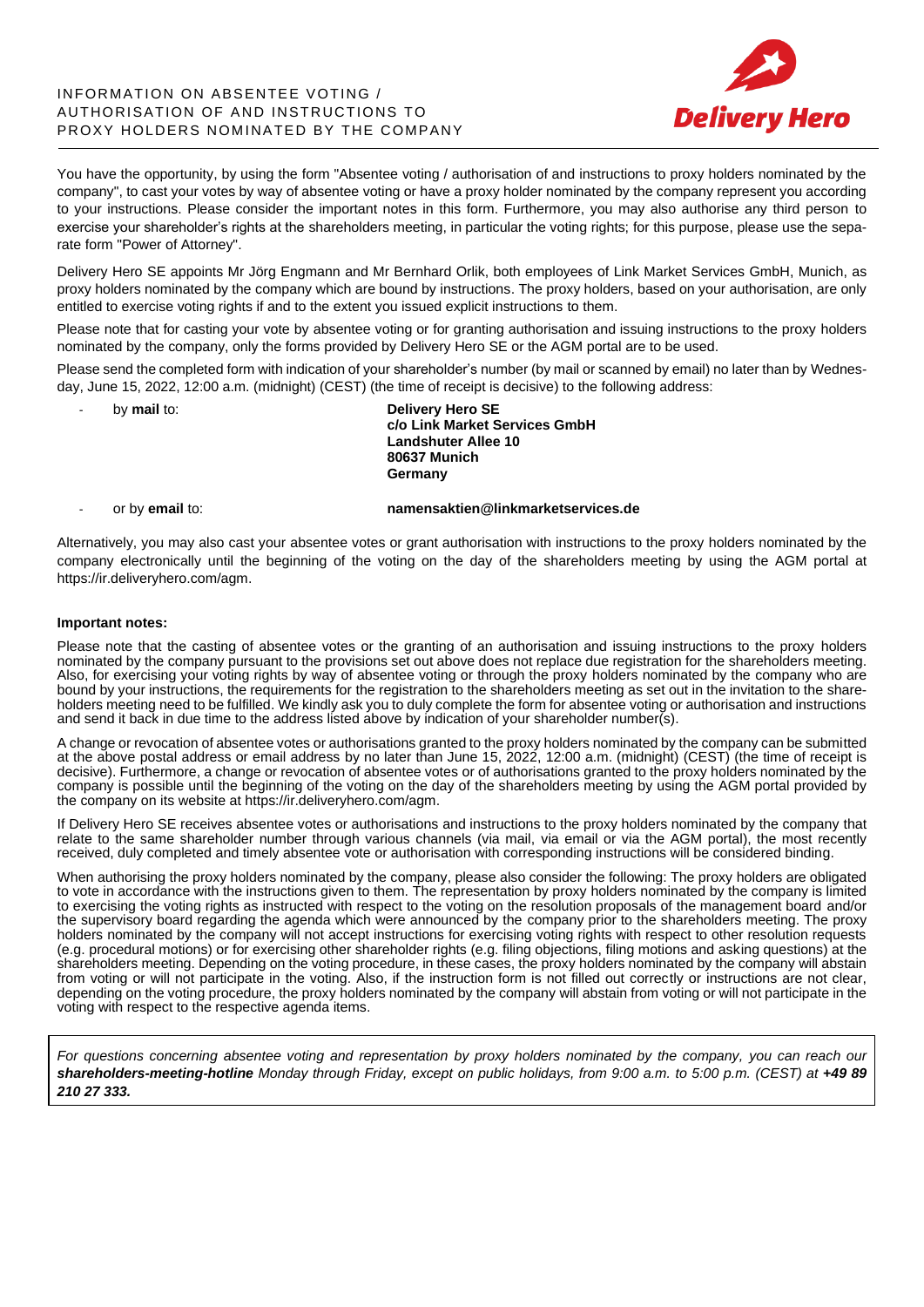# "ABSENTEE VOTING / AUTHORISATION OF A ND INSTRUCTIONS TO THE PROXY HOLDERS NOMINATED BY THE COMPANY" FOR THE SHAREHOLDERS MEETING ON JUNE 16, 2022



### **P A G E 1**

If you either wish to cast your votes by way of absentee voting or want to have your voting rights exercised by a proxy holder nominated by the company pursuant to your instructions, we kindly ask you to after due and timely registration fill out this form and send it back, with indication of your shareholder number, by Wednesday, June 15, 2022, 12:00 p.m. (midnight) (CEST) (the date of receipt is decisive) by mail or scanned by email to the following address:

c/o Link Market Services GmbH Landshuter Allee 10 80637 Munich Germany

**by mail: by mail: by mail by mail by mail by mail by mail by mail by email by email by email by email** Delivery Hero SE namensaktien@linkmarketservices.de

**Please also note the possibility to cast your votes by way of absentee voting or granting authorisation and issuing instructions to authorised representatives or the proxy holders nominated by the company at https://ir.deliveryhero.com/agm.**

**Absentee voting or authorisation to proxy holders nominated by the company which are bound by instructions** *(please fill out and mark where applicable)*

\_\_\_\_\_\_\_\_\_\_\_\_\_\_\_\_\_\_\_\_\_\_\_\_\_\_\_\_\_\_\_\_\_\_\_\_\_\_\_\_\_\_\_\_\_\_\_\_\_\_\_\_\_\_\_\_\_\_\_\_\_\_\_\_\_\_\_\_\_\_\_\_\_\_\_\_\_\_\_\_\_\_\_\_\_\_\_\_\_\_\_\_\_

*Last name(s), first name(s) / Company*

\_\_\_\_\_\_\_\_\_\_\_\_\_\_\_\_\_\_\_\_\_\_\_\_\_\_\_\_\_\_\_\_\_\_\_\_\_\_\_\_\_\_\_\_\_\_\_\_\_\_\_\_\_\_\_\_\_\_\_\_\_\_\_\_\_\_\_\_\_\_\_\_\_\_\_\_\_\_\_\_\_\_\_\_\_\_\_\_\_\_\_\_\_ *Shareholdernumber Number of shares*

 $\Box$  I/We cast my/our votes by way of absentee voting as indicated below.

 I/We authorise the proxy holders nominated by Delivery Hero SE, Mr Jörg Engmann and Mr Bernhard Orlik, both employees of Link Market Services GmbH, Munich, each individually and with the right to delegate this authorisation, under disclosure of my/our name(s), to participate in the above-mentioned shareholders meeting and to exercise or have exercised my/our voting rights on behalf of myself/us pursuant to the instructions as indicated below.

# **Votes cast by absentee voting / Instructions to proxy holders nominated by the company**

I/We vote as listed below with respect to the items on the agenda, or, with regard to the exercise of voting rights by the proxy holders nominated by Delivery Hero SE, I/we give the instruction with respect to the agenda items as listed below. *(You may only give one vote or instruction with respect to each item of the agenda.)*

|    | Item on the agenda                                      | For the pro-<br>posal of the<br>administra-<br>tion | <b>Against the</b><br>proposal of<br>the admin-<br>istration | Voting-<br>abstention |
|----|---------------------------------------------------------|-----------------------------------------------------|--------------------------------------------------------------|-----------------------|
| 2. | Discharge of the Management Board for Fiscal Year 2021  | I.                                                  |                                                              |                       |
| 3. | Discharge of the Supervisory Board for Fiscal Year 2021 |                                                     |                                                              |                       |
|    | Dr. Martin Enderle<br>a)                                | □                                                   |                                                              |                       |
|    | b)<br><b>Patrick Kolek</b>                              | l.                                                  |                                                              |                       |
|    | Jeanette L. Gorgas<br>C)                                | I.                                                  |                                                              |                       |
|    | d)<br>Nils Engvall                                      | $\Box$                                              |                                                              |                       |
|    | Gabriella Ardbo<br>e)                                   |                                                     |                                                              |                       |
|    | f)<br><b>Dimitrios Tsaousis</b>                         | <b>Talent</b>                                       |                                                              |                       |
|    | <b>Gerald Taylor</b><br>g)                              |                                                     |                                                              |                       |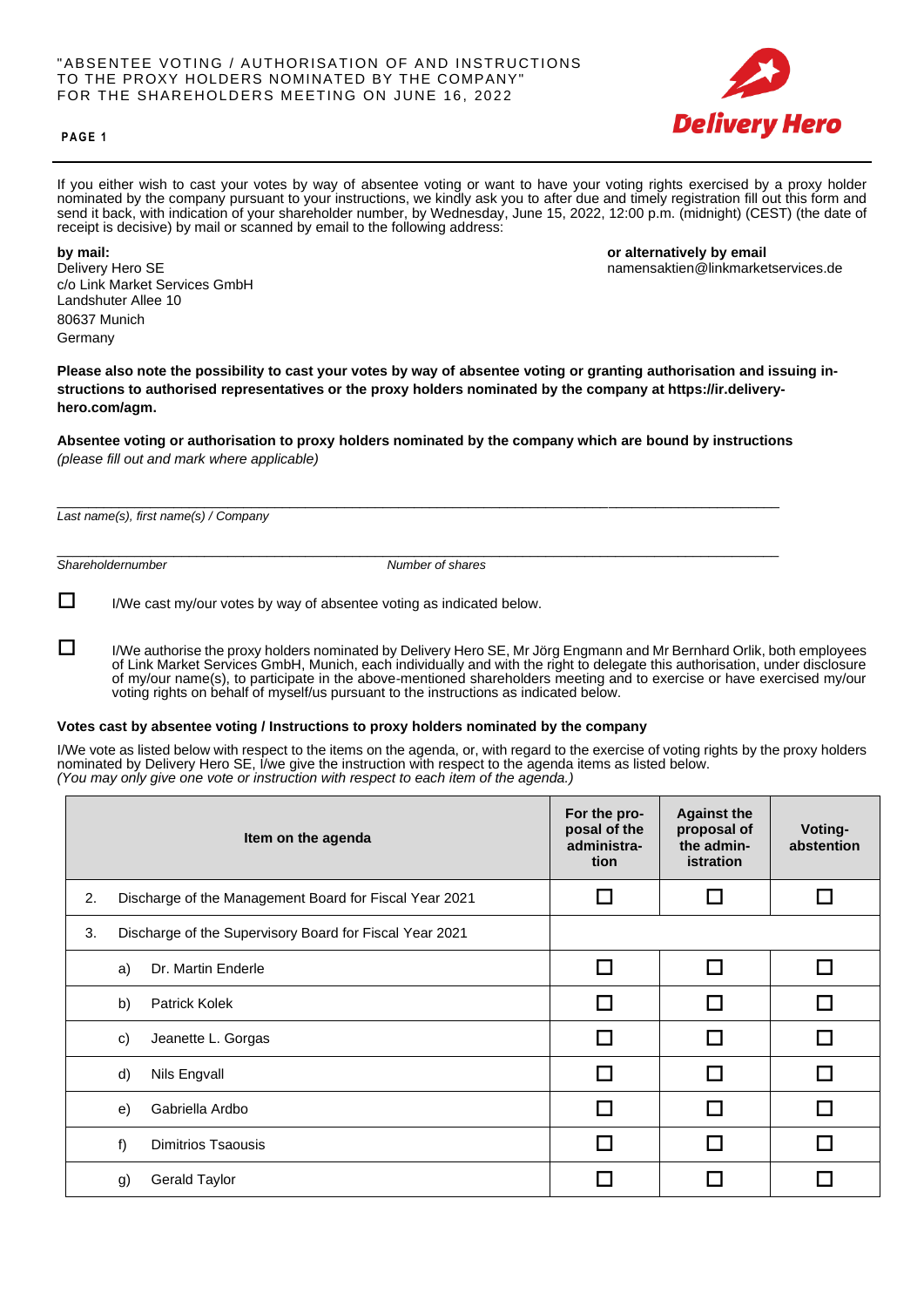# "ABSENTEE VOTING / AUTHORISATION OF AND INSTRUCTIONS TO THE PROXY HOLDERS NOMINATED BY THE COMPANY" FOR THE SHAREHOLDERS MEETING ON JUNE 16, 2022



**P A G E 2**

|     | Item on the agenda                                                                                                                                                                                                                                                                                                                                                                                                                                                                                                                                                                                                                                                                                                                                                                                                                                                                                                                                                                          | For the pro-<br>posal of the<br>administra-<br>tion | <b>Against the</b><br>proposal of<br>the admin-<br>istration | Voting-<br>abstention |
|-----|---------------------------------------------------------------------------------------------------------------------------------------------------------------------------------------------------------------------------------------------------------------------------------------------------------------------------------------------------------------------------------------------------------------------------------------------------------------------------------------------------------------------------------------------------------------------------------------------------------------------------------------------------------------------------------------------------------------------------------------------------------------------------------------------------------------------------------------------------------------------------------------------------------------------------------------------------------------------------------------------|-----------------------------------------------------|--------------------------------------------------------------|-----------------------|
| 4.  | Resolution on the appointment of the auditor and the auditor of the<br>consolidated financial statements and the auditor of interim financial<br>reports and any other financial information of the company during the<br>financial year                                                                                                                                                                                                                                                                                                                                                                                                                                                                                                                                                                                                                                                                                                                                                    | $\Box$                                              | $\mathcal{L}$                                                |                       |
| 5.  | Election of Supervisory Board Members                                                                                                                                                                                                                                                                                                                                                                                                                                                                                                                                                                                                                                                                                                                                                                                                                                                                                                                                                       | □                                                   | □                                                            | □                     |
| 6.  | Resolution on the approval of the Compensation Report for Fiscal<br><b>Year 2021</b>                                                                                                                                                                                                                                                                                                                                                                                                                                                                                                                                                                                                                                                                                                                                                                                                                                                                                                        | □                                                   | П                                                            | П                     |
| 7.  | Resolution on the recreation of Authorized Capital IV in Section 4<br>para. (5) of the Articles of Association with exclusion of the sharehold-<br>ers' subscription rights in Section 4 para. (5) of the Articles of Associ-<br>ation and the corresponding amendment to the Articles of Association                                                                                                                                                                                                                                                                                                                                                                                                                                                                                                                                                                                                                                                                                       | $\Box$                                              | П                                                            | П                     |
| 8.  | Resolution on the creation of a new Authorized Capital 2022/I with<br>the possibility of excluding shareholders' subscription rights and the<br>corresponding amendment of Section 4 of the Articles of Association                                                                                                                                                                                                                                                                                                                                                                                                                                                                                                                                                                                                                                                                                                                                                                         | $\Box$                                              | l I                                                          | H                     |
| 9.  | Resolution on the creation of a new Authorized Capital 2022/II with<br>the possibility of excluding shareholders' subscription rights and the<br>corresponding amendment of Section 4 of the Articles of Association                                                                                                                                                                                                                                                                                                                                                                                                                                                                                                                                                                                                                                                                                                                                                                        | H                                                   |                                                              |                       |
| 10. | Resolution on the amendment of the resolution of the annual general<br>meeting of 12 June 2019, as amended by resolution of the annual<br>general meeting of 16 June 2021 on the authorization to issue con-<br>vertible bonds, bonds with warrants, profit participation rights and/or<br>profit participating bonds (or combinations of these instruments) with<br>the possibility of excluding subscription rights and on the partial can-<br>cellation of the Conditional Capital 2019/I and on the corresponding<br>amendment of Section 4 of the Articles of Association; resolution on<br>a new authorization to issue convertible bonds, bonds with warrants,<br>profit participation rights and/or profit participating bonds (or combi-<br>nations of these instruments) with the possibility of excluding sub-<br>scription rights and on the creation of Conditional Capital 2022/I as<br>well as on the corresponding amendment of Section 4 of the Articles<br>of Association | H                                                   |                                                              |                       |
| 11. | Resolution on a new authorization to issue convertible bonds, bonds<br>with warrants, profit participation rights and/or profit participating<br>bonds (or combinations of these instruments) with the possibility of<br>excluding subscription rights and on the creation of Conditional Cap-<br>ital 2022/II as well as on the corresponding amendment of Section 4<br>of the Articles of Association                                                                                                                                                                                                                                                                                                                                                                                                                                                                                                                                                                                     |                                                     |                                                              |                       |
| 12. | Resolution on the cancellation of the existing authorization to acquire<br>treasury shares and on the authorization to acquire treasury shares<br>and their use pursuant to Section 71 para. (1) no. 8 AktG and on the<br>exclusion of subscription and tender rights                                                                                                                                                                                                                                                                                                                                                                                                                                                                                                                                                                                                                                                                                                                       | - 1                                                 |                                                              |                       |
| 13. | Resolution on the cancellation of the existing authorization to use eq-<br>uity capital derivatives for the acquisition of treasury shares and on<br>the creation of a new authorization to use equity capital derivatives<br>for the acquisition of treasury shares                                                                                                                                                                                                                                                                                                                                                                                                                                                                                                                                                                                                                                                                                                                        | - 1                                                 |                                                              |                       |